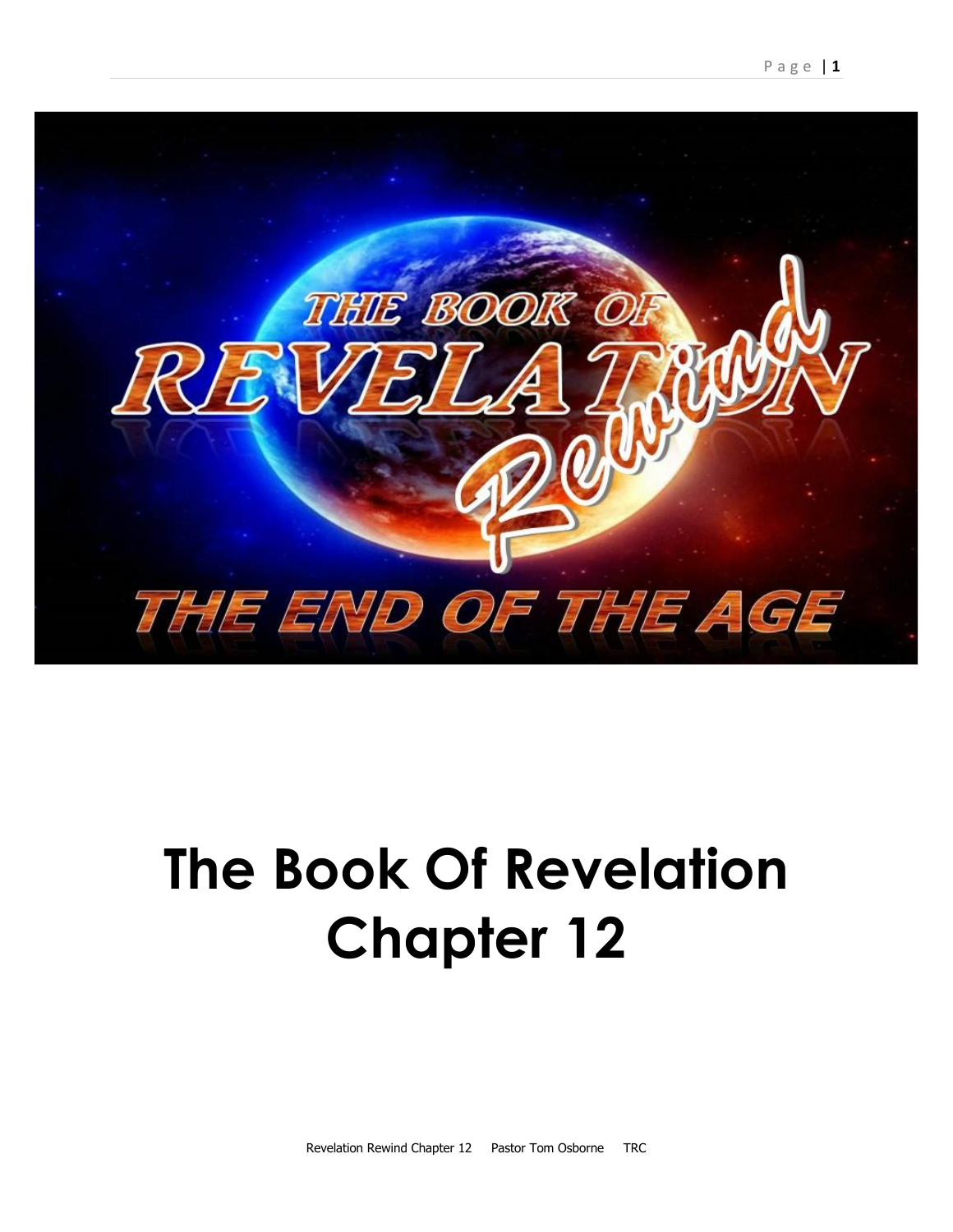#### **Introduction:**

#### **Divine Outline: Revelation 1:19**

#### **Revelation 12 can be called the "Great" Chapter**

Chapter twelve of The Book of Revelation can be defined as a "great" (Megas) chapter. We will see four "greats" throughout the chapter. There is a great sign, **(Revelation 12:1)** a great dragon, **(Revelation 12:3)** great wrath, **(Revelation 12:12)** and finally a great eagle. **(Revelation 12:14)**

#### **Three Key Characters**

As we move into chapters twelve and thirteen, three key characters are introduced in the drama of Daniel's seventieth week. **(Daniel 9:24-27)** In chapter twelve we see the activity of Satan as he is removed from heaven and his corresponding response on earth. In chapter thirteen, we see the rise of Antichrist **(Vs 1-10)** and unveiling of the false prophet **(Vs 11-18)**. These characters together create a satanic trinity, who attempt to replace the holy trinity and turn the world's worship toward Satan.

#### **Second half of Tribulation begins**

We will also see the events of the second half of Daniel's seventieth week begin to unfold. This begins a time that Jesus called the days of "great tribulation." **(Matthew 24:21)**

#### **This unprecedented time of tribulation will be caused by several different factors:**

#### **1. Satan is kicked out of Heaven and banished to earth.**

Satan's anger will cause him to unleash the fullness of his wrath on the earth. **(Revelation 12:12)**

#### **2. Antichrist empowered by Satan.**

Satan's banishment from Heaven will also signify the time in which the Antichrist will break his covenant with Israel and set himself up in the temple, empowered by Satan himself, to be worshipped as God. **(Revelation 13:4-5, Matthew 24:15, 2 Thessalonians 2:4)**

#### **3. Unprecedented demonic activity.**

During this time there will be unprecedented demonic activity. **(Revelation 9)**

#### **4. Judgment of bowls filled with the wrath of God.**

During second half of tribulation bowl judgments of God's wrath are poured out. **(Revelation 16)**

All these events occurring simultaneously will create the perfect storm of tribulation on this planet.

#### **Revelation 12:1(NKJV)**

1 Now a great sign appeared in heaven: a woman clothed with the sun, with the moon under her feet, and on her head a garland of twelve stars.

This great sign is the first in a series of signs and miracles we will see as we move forward in the Book of Revelation. **(Revelation 12:1, 12:3, 13:13, 13:14, 15:1, 16:14, 19:20)**

#### **Sign**

Sēmeion (Strong's G4592)

I. a sign, mark, token

A. that by which a person or a thing is distinguished from others and is known

- B. a sign, prodigy, portent, i.e. an unusual occurrence, transcending the common course of nature i. of signs portending remarkable events soon to happen
	- ii. of miracles and wonders by which God authenticates the men sent by him, or by which men prove that the cause they are pleading is God's

This sign is a symbol of what God is getting ready to do and what is getting ready to happen on earth. The sign is seen in heaven.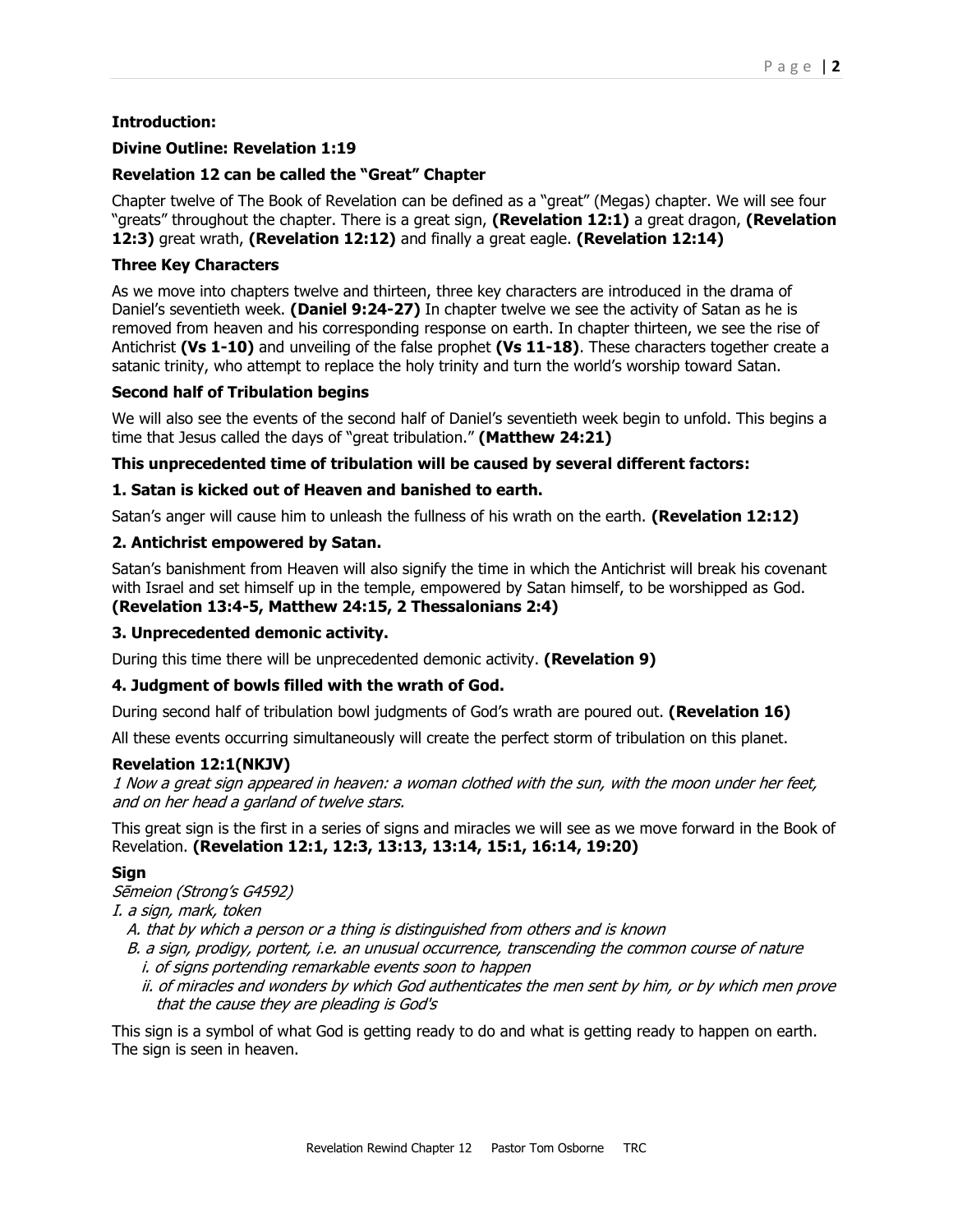### **Heaven**

Ouranos (Strong's G3772)

I. the vaulted expanse of the sky with all things visible in it

- A. the universe, the world
- B. the aerial heavens or sky, the region where the clouds and the tempests gather, and where thunder and lightning are produced
- C. the sidereal or starry heavens II. the region above the sidereal heavens, the seat of order of things eternal and consummately perfect where God dwells and other heavenly beings

For some, the place in which this event takes place is unclear. The definition of the word can mean the sky and stars, or it can mean the dwelling place of God. We seem to find a clue by the usage of this word in Revelation Chapter 11. **(Revelation 11:19)** When the temple of God was opened in "heaven," we see this word. This seems to indicate the usage of the word as being the place where God dwells.

a woman clothed with the sun, with the moon under her feet, and on her head a garland of twelve stars.

#### **As to the identity of the woman, there are many ideas:**

#### **1. Some believe the woman is the Virgin Mary.**

However, we understand that Mary was not in heaven when she was crying out in pain.

#### **2. Others believe the woman is the church.**

However, we understand that it is not the church that gave birth to the Messiah. Instead, it was because of the Messiah, Jesus Christ, that the church was born.

#### **So, who is this woman?**

As is often the case, the identity of the woman seems to have been given to us in scripture. **(Genesis 37:9-11)** In Joseph's dream, the sun, moon, and stars were identified as the family of Jacob. Thus, the identity of this woman must be the nation of Israel. Although, as noted, the woman is not Mary, it was through Israel that the Messiah was brought into the world.

Israel has often been compared to a woman in scripture. She was pictured as a barren woman, **(Isaiah 54:1)** a divorced woman, **(Isaiah 50:1)** A widow, **(Isaiah 47:7-9)** and an adulterous woman. **(Jeremiah 3:1-25, Hosea 2:1-23)**

and on her head a garland of twelve stars.

#### **Garland**

Stephanos (Strong's G4735)

I. a crown

- A. a mark of royal or (in general) exalted rank
	- i. the wreath or garland which was given as a prize to victors in public games
- B. metaph. the eternal blessedness which will be given as a prize to the genuine servants of God and Christ: the crown (wreath) which is the reward of the righteousness
- C. that which is an ornament and honor to one

The garland is a victor's crown. Although Israel has gone through great persecution and tribulation, there will be a day when she is completely victorious because of the child born from her.

#### **Revelation 12:2(NKJV)**

2 Then being with child, she cried out in labor and in pain to give birth.

The child the woman is with is Jesus. He is Messiah come from God's chosen people Israel. **(Romans 1:1-4, Romans 9:1-5)** As we progress through chapter twelve, we will see further evidence that proves the identity of the child. **(Revelation 12:4-5)** See notes on verse 5

Scripturally, Israel has been compared to a woman ready to give birth. **(Isaiah 54:1-3, 66:7, Micah 4:10, Micah 5:2-3)**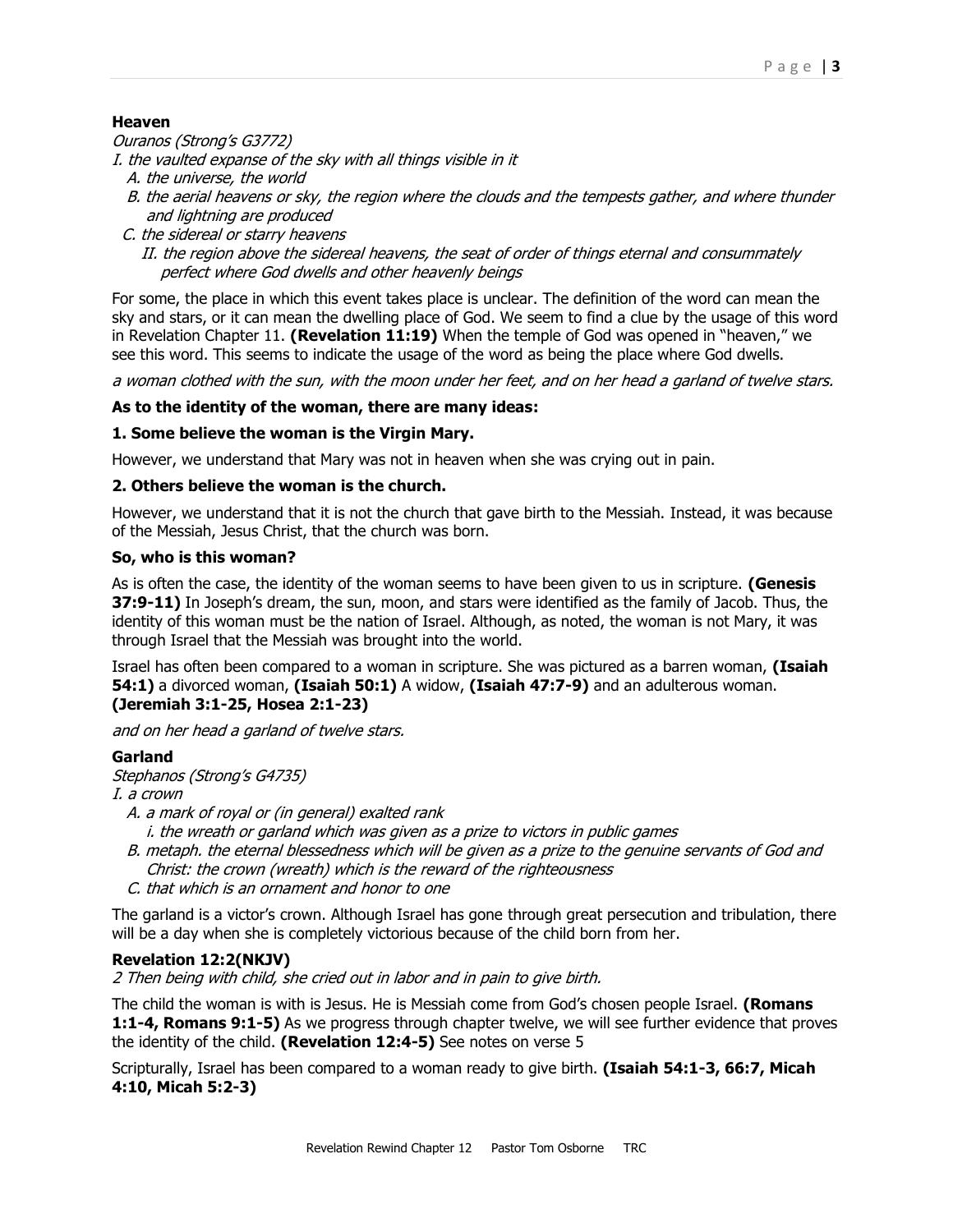#### she cried out in labor and in pain

The crying out seems to refer to the persecution of the people of Israel as they were on the path to bringing forth the Messiah. Satan has been on a constant mission to stop the plan of God. His strategy has been to try and take out the Jewish people in order to stop the Messianic line. **(Genesis 3:15, Exodus 1:16-20, Matthew 2:16-18)** At one point the royal line was down to just one person. **(2 Kings 11:1-3)** However, for all his attempts to stop the birth of the Messiah, Jesus still came.

#### **Revelation 12:3(NKJV)**

3 And another sign appeared in heaven: behold, a great, fiery red dragon having seven heads and ten horns, and seven diadems on his heads.

In verse 3 another sign appears in heaven which will manifest in the events of the earth.

#### A great, fiery red dragon

This dragon is none other than Satan. **(Revelation 12:9)** The fiery red color of the dragon represents his rage and murderous intention to shed the blood of the child **(Revelation 12:4, See also Revelation 6:4)** and the saints of God. **(Revelation 12:13-17)** Satan is a murderous individual who wishes to destroy all he can. **(John 8:44, John 10:10)** 

#### **Dragon**

Drakōn (Strong's G1404) a dragon, a great serpent, a name for Satan

It is interesting to note that in our English translations, this word is only used in The Book of Revelation. **(Revelation 12:3, 4, 7, 9, 13, 16, 17, 13:2, 4, 11, 16:13, 20:2)** However, in the Septuagint, which is a Greek translation of the Jewish scriptures from the 3rd and 2nd century B.C. this word is translated in some interesting places.

#### **Job 41:1(Sep)**

"And will you catch a dragon with a fish hook and put a halter around its nose?

#### **Ezekiel 29:3(Sep)**

3 and say, Thus saith the Lord; Behold, I am against Pharao, the great dragon that lies in the midst of his rivers, that says, The rivers are mine, and I made them.

It is interesting that Pharaoh had a head piece that depicted a serpent. Some of the head pieces also, as in the case of King Tut-Ankh-Amen, depicted a vulture, which represented a flying serpent. In scripture, the Pharaoh's became a type of the Antichrist who is to come. As we will see in Chapter 13, the Antichrist will also have the same characteristics as the great red dragon.

#### **Jeremiah 51:34(Sep)**

34 He has devoured me, he has torn me asunder, airy darkness has come upon me; Nabuchodonosor king of Babylon has swallowed me up, as a dragon has he filled his belly with my delicacies.

As is the case with Pharaoh, Nebuchadnezzar is also a symbolic type of the Antichrist who is to come. The prophecies against Babylon in Jeremiah 51:34-40 did not occur with the fall of Babylon to the Persians. Instead, they look ahead to the ultimate fall of Babylon and the Antichrist.

#### **Isaiah 27:1(Sep)**

1 In that day God shall bring holy and great and strong sword upon the dragon, even the serpent that flees, upon the dragon, the crooked serpent: he shall destroy the dragon.

It is interesting to note that in Ugaritic (Canaanite) literature there is a dragon named "Lotan." Lotan is a writhing slithering dragon that is sometimes depicted with seven heads. This dragon is sometimes known and depicted as the "mighty one with seven heads." Lotan is the "sea dragon of chaos" that Baal must defeat to bring order to chaos and establish himself as the charioteer of the clouds.

Isaiah 27:1 speaks of the day when God will finally destroy the great dragon who in reality is Satan.

having seven heads and ten horns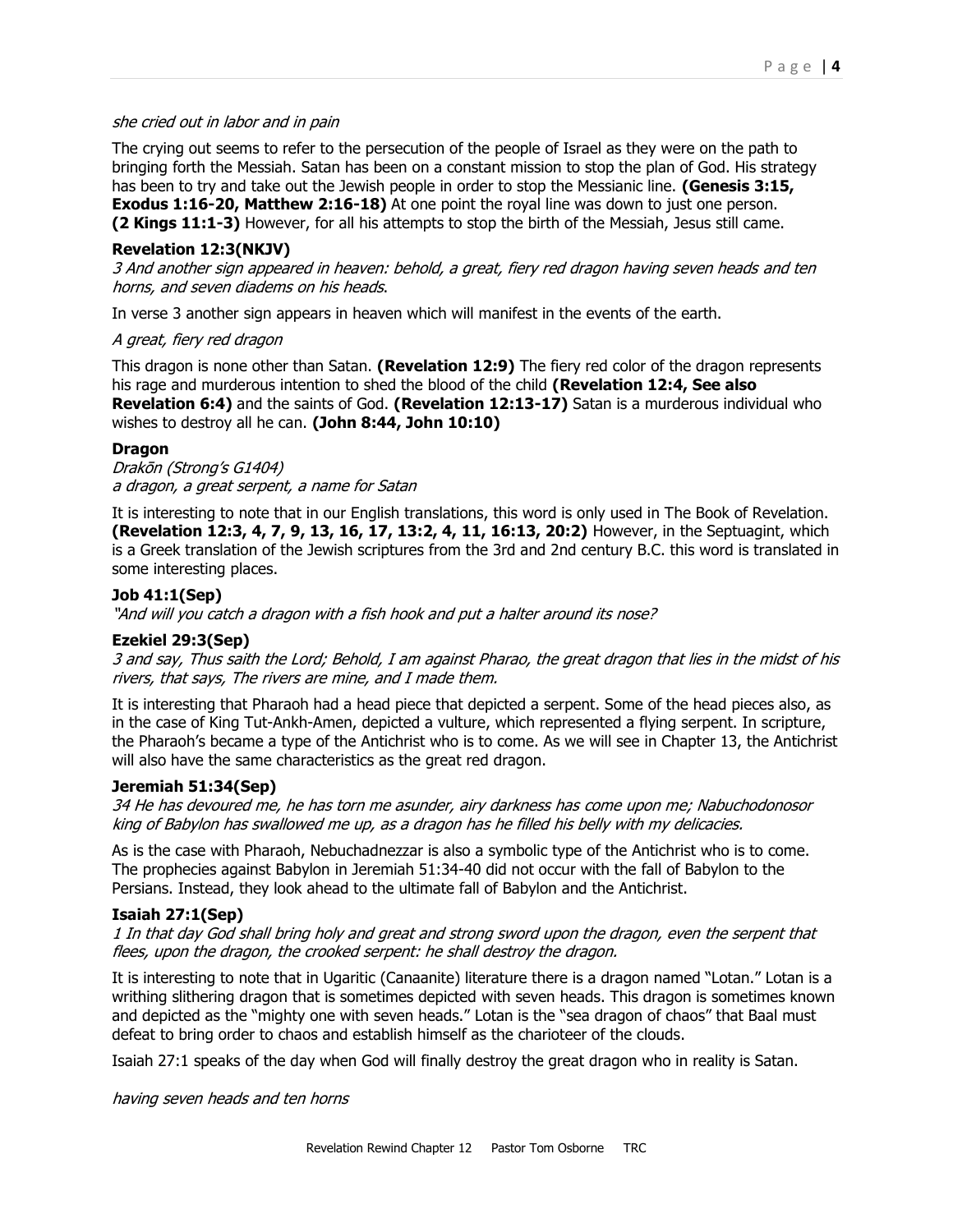Daniel also saw this ten-horned beast. **(Daniel 7:7-8, 23-25)** These ten horns represent ten kingdoms that are going to fall under the control of Satan by means of the beast of Revelation thirteen.

**(Revelation 13:1-10, Daniel 7:7-8, 23-25)** The beast along with the evil political powers that follow him will bring great persecution on the earth to persecute Israel and those who follow Christ. **(Revelation 12:11-17)** 

We learn from Revelation seventeen that the seven heads represent seven mountains. **(Revelation 17:9)** Some take this to be symbolic of Rome, which is a city that sits on seven mountains. Therefore, it is thought, this beast then represents the city of Rome. This could be the case, but it is important that we notice that the seven mountains represent seven kingdoms and not necessarily literal mountains. **(Revelation 17:10)**

These seven heads represent seven prophetic empires that have ruled the world. These seven empires are Egypt, Assyria, Babylon, Medo-Persia, Greece, Rome and the seventh kingdom which must last for a short time. **(Revelation 17:10)** This seventh kingdom will give way to the ten-horned beast kingdom

and seven diadems on his heads.

The seven headed beast is wearing seven diadems.

#### **Diadems**

Diadēma (Strong's G1238)

I. a diadem

 A. a blue band marked with white which Persian kings used to bind on the turban or tiara B. the kingly ornament for the head, the crown

These diadems are kingly crowns. This contrasts with the crown that is worn by the woman of verse one. **(Revelation 12:1)**

#### **Garland (Crown)**

Stephanos (Strong's G4735)

I. a crown

- A. a mark of royal or (in general) exalted rank i. the wreath or garland which was given as a prize to victors in public games
- B. metaph. the eternal blessedness which will be given as a prize to the genuine servants of God and Christ: the crown (wreath) which is the reward of the righteousness
- C. that which is an ornament and honor to one

These kings of temporary kingdoms wear their kingly diadems, but the true overcomers and victors wear the Stephanos.

#### **Revelation 12:4(NKJV)**

4 His tail drew a third of the stars of heaven and threw them to the earth. And the dragon stood before the woman who was ready to give birth, to devour her Child as soon as it was born.

In verses four and five we see three things taking place: a revelation, a realization, a foundation

**1. Revelation:** The battle over the child.

These stars represent the fallen angels that followed Satan in his rebellion against God. Stars in scripture are often depicted as angels or other beings. **(Numbers 24:17, Job 38:7, Isaiah 14:12, Revelation 1:20, Revelation 9:1, Revelation 12:1, 12:4)**

It seems that at the same time Satan is removed from Heaven and thrown to earth, his rebellious angels are cast to the earth with him. Though they will not be seen, their work will be in line with the work of Satan in attempting to influence the world's rebellion against God. Thus, Satan will attempt to increase his influence over the political and spiritual realm.

And the dragon stood before the woman who was ready to give birth, to devour her Child as soon as it was born.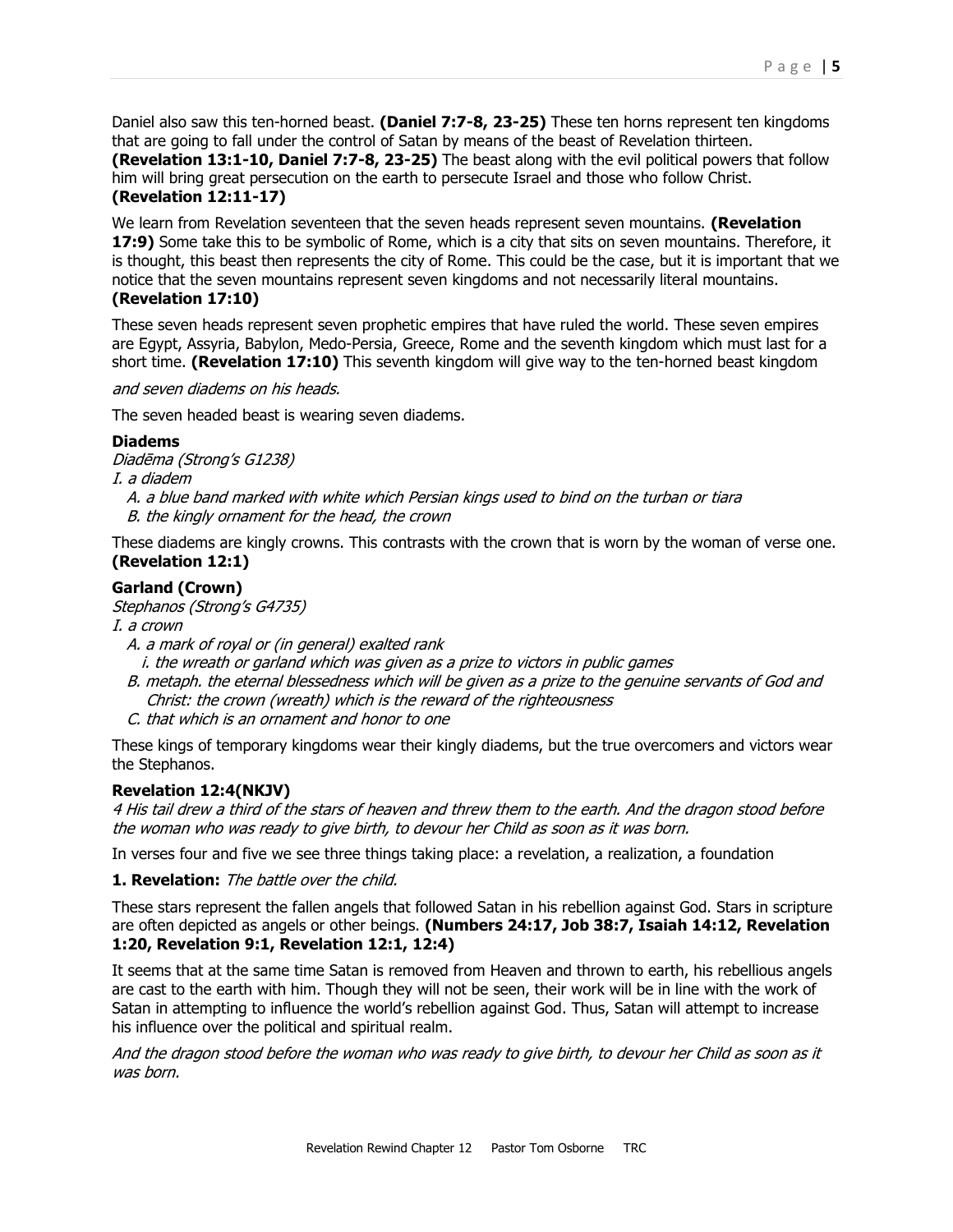Satan stood before the woman to devour the child. This refers to Satan's plan to kill the infant Jesus to stop the Messiah and Savior from being born. **(Matthew 2:16-18)**

Satan's desire to stop the Messianic line that would bring salvation to the world and his ultimate defeat is clear in both the Old and New Testament's of scripture. **(Genesis 3:15)** Satan used Pharaoh to try and stop the Messianic line by destroying the male children of Israel. **(Exodus 1)** Satan used Haman to attempt to destroy all The Jews. **(Esther 3:8-15, Haman=Magnificent)** Likewise, Satan used Athaliah to try and destroy the royal line of the Messiah. **(2 Kings 11:1-3)** In this attempt by Satan, the royal line was cut down to just one individual, Joash. When Christ was born, Satan used King Herod to try and destroy the Messiah. **(Matthew 2:1-8, 16-18)** Satan also tried to use Judas to destroy Jesus by betraying him to be crucified on a criminal's cross. **(Matthew 26:47-50)** However, this attempt to take the life of the Messiah ended up being Satan's greatest defeat.

**Realization:** The appearance of great defeat may be the set up for the greatest victory. Those who overcome will reign.

#### **Revelation 12:5(NKJV)**

5 She bore a male Child who was to rule all nations with a rod of iron. And her Child was caught up to God and His throne.

This male child referenced here is Jesus. **(Psalm 2:9, Isaiah 9:6-7, Revelation 19:15)** The overcomers who believe in Jesus will also be a part of ruling the nations. **(2 Timothy 2:12, Revelation 2:26-28, Revelation 20:4)** 

**Foundation:** The Ruler Is The Good Shepherd

#### **Rule**

poimainō (Strong's G4165)

- I. to feed, to tend a flock, keep sheep
	- A. to rule, govern
		- i. of rulers
		- ii. to furnish pasture for food
		- iii. to nourish
		- iv. to cherish one's body, to serve the body
		- v. to supply the requisites for the soul's need

To rule has the connotation of a shepherd ruling lovingly over his sheep. **(Matthew 2:6)** Jesus earned his position as the shepherding ruler by laying his life down for his sheep. **(John 10:11-18)**

#### Rule all nations with a rod of iron

We consider a rod of iron to be the instrument of a dictator; however, the rod is really a rod of correction to bring the obstinate into submission which leads to blessing.

And her Child was caught up to God

#### **Caught up**

Harpazō (Strong's G726) I. to seize, carry off by force II. to seize on, claim for one's self eagerly III. to snatch out or away

It is interesting that this phrase "caught up" is the same phrase used regarding:

- 1. Philip as he was "caught away" from the Ethiopian eunuch. **(Acts 8:39)**
- 2. Paul's description of the man who was caught up into the third heaven. **(2 Corinthians 12:2-4)**
- 3. The "catching away" or the "rapture" of the church. **(1 Thessalonians 4:16-17)**

Some believe the use of this phrase is an indication that the rapture of the church will take place at the mid-point of Daniel's seventieth week. However, the child being caught up is not a description of the rapture, but instead is a description of Jesus ascension into heaven. **(Mark 16:19, Luke 24:50-53,**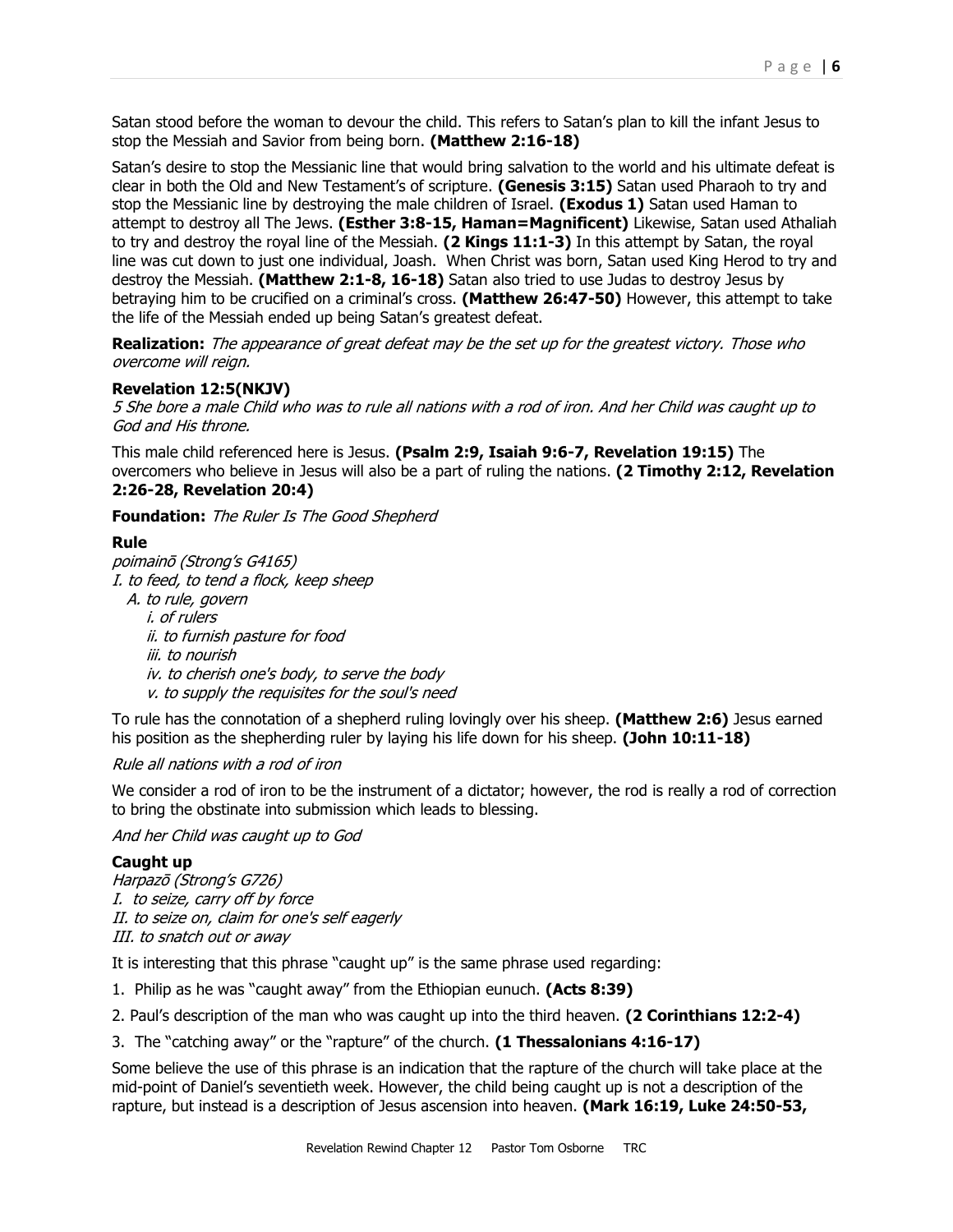Acts 1:9-11) However, we do know that if Jesus was caught up, we will be caught up to be with him. **(John 14:1-3)**

#### and His throne.

When Jesus takes his place on his throne, it signals the beginning of Satan's final defeat. **(Ephesians 1:19-23, 1 Peter 3:22, Colossians 1:15-20)** It is only a matter of time until Satan will be kicked out of Heaven once and for all. **(Revelation 12:7-9)** 

#### **Revelation 12:6(NKJV)**

6 Then the woman fled into the wilderness, where she has a place prepared by God, that they should feed her there one thousand two hundred and sixty days.

In verse six there is a shift from the past to the future. Verses six and beyond are verses that will take place near the mid-point of Daniel's seventieth week until the end of the tribulation period. **(Matthew 24:15-20, Mark 13:14-20)**

The woman (Jewish remnant) will flee into the desert to a place pre-determined by God for protection. Although it will appear things are out of control on earth, everything is still operating according to His pre-determined course.

When the Antichrist turns full force against Israel, which coincides with Satan's expulsion from heaven, **(Revelation 12:7-9)** the Jewish remnant is going to flee much like the believers in Christ did when Israel was destroyed in 70 A.D. Many Bible teachers believe they will flee to Petra which is a city in the south of modern day Jordan.

Although Scripture does not say for sure where exactly the place of flight will be, there are some clues that may point us to a place like Petra in Jordan.

**1. Daniel prophesied that Edom, Moab, and the prominent people of Ammon would escape from the hand of the Antichrist. (Daniel 11:41)** Edom, Moab and Ammon are all areas located in Modern day Jordan. The fact that these lands will, seemingly, be left alone by The Antichrist gives the belief that it will be a safe place to run. Map

**2. Revelation tells us that Israel will be given "two wings of a great eagle" that will fly her into the wilderness and protect her for the last three and a half years (Time and times and half a time) of the tribulation.** The entry into the city of Petra is a narrow corridor with high rock cliffs to each side. Inside, the city is surrounded by large rock formations which make a natural place of protection from danger. Near the entrance to the city is a large rock carving of an eagle that some believe may be a sign that this is the place of safety. **(See Revelation 12:14)**

However, not all the Jews are going to make it to God's place of protection. In the book of Zechariah, we are told that 2/3 of the Jewish people will be killed through the persecution of the antichrist. **(Zechariah 13:8-9)**

that they should feed her there one thousand two hundred and sixty days.

Although the "they" in this verse is not specifically identified there seem to be two ideas as to their identity.

#### **1. Angels**

One line of thinking is these individuals are angels who have been dispatched by God to feed the Jewish remnant. In the past, God has sent an angel to feed certain individuals. **(1 Kings 19:5-8, Matthew 4:11) (Note: "minister" in Matthew 4:11: To supply food and necessities of life.)**

#### **2. Members of the Gentile nations**

Another line of thinking is those who take care of the Jewish remnant are members of the Gentile nations that do not support the Antichrist's agenda. These would be the nations referenced by Matthew. **(Matthew 25:31-46)**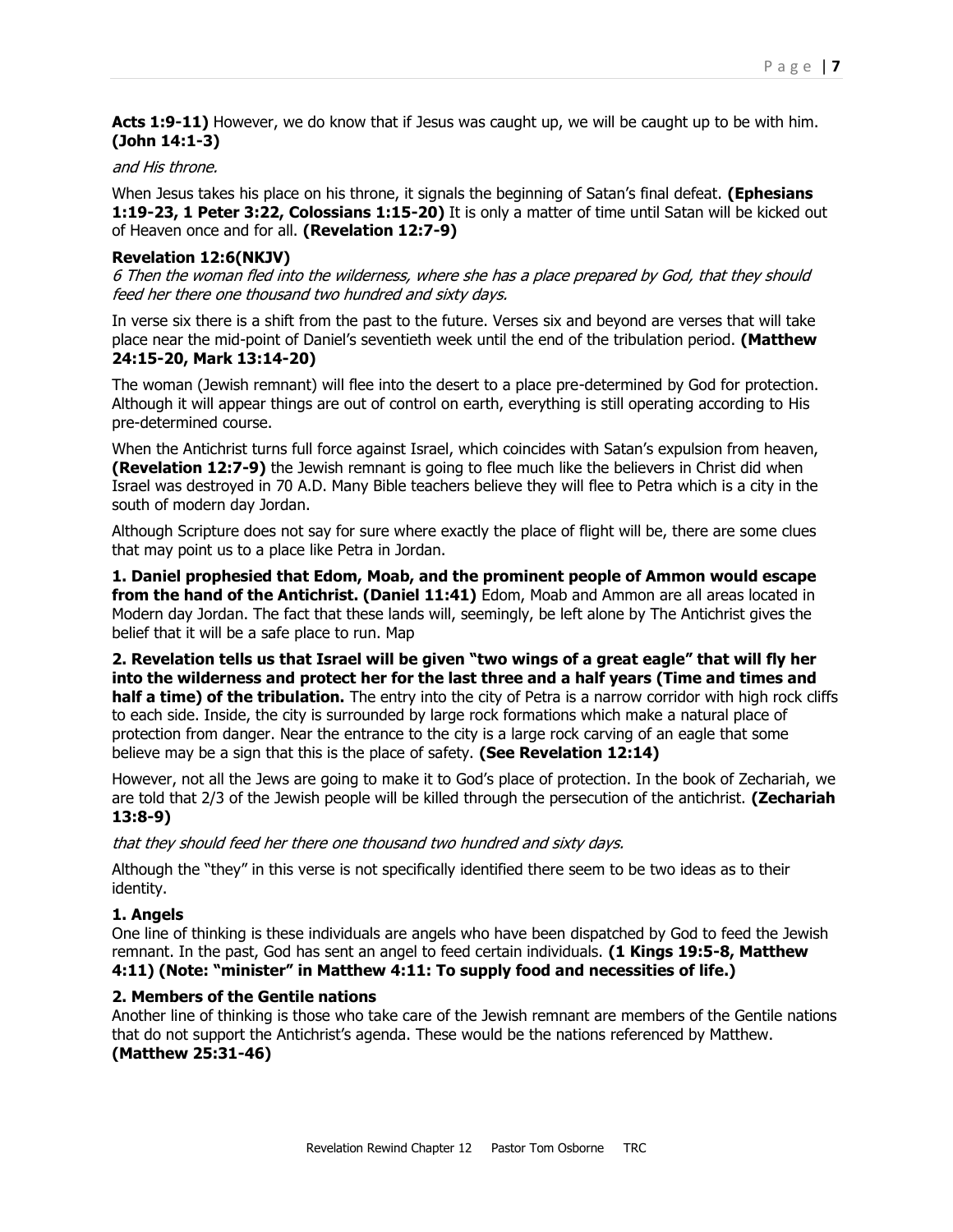#### **Revelation 12:7(NKJV)**

7 And war broke out in heaven: Michael and his angels fought with the dragon; and the dragon and his angels fought,

Although scholarly speculation and extra-biblical texts identify several archangels by name, Michael is the only angel in scripture to be named as an archangel. **(Jude 1:9)**

#### **Archangel**

Archaggelos (Strong's G743) archangel, or chief of the angels

Daniel indicates that there are more "chief princes." **(Daniel 10:13)**

Gabriel is thought, by many, to be an archangel as well because his name means the "mighty man of God." However, he is not identified in scripture as an archangel.

It is also thought that Lucifer was originally a chief angel as well. **(Ezekiel 28:14)**

In the non-canonical books of Tobit and Enoch there are other chief angels mentioned. **(Tobit 12:15, 1 Enoch 20:1-7; 9:1; 40:9)** This could be the case, but it is essential to remember these books are not considered to be inspired scripture.

Michael has a distinctive position among the angels of Heaven. It appears that outside of the Godhead, Michael is the most powerful angelic being.

It is also apparent from scripture that Michael is closely identified with Israel. **(Daniel 10:10-21, Daniel 12:1, Jude 9)** 

It was Michael who contended with Satan for the body of Moses. **(Jude 1:9)** At the time of Moses' death, Satan had claim over Moses body possibly due to his murder of the Egyptian or his sin at Meribah. **(Exodus 2:11-12, Numbers 20:12)** It could be that Satan's argument was connected to the idea that Moses would be raised from the dead bodily. At this point in time, Satan had power over death. If Moses were raised would be an affront to his authority. However, God stepped in through Michael to claim his body. Now that Jesus has died and has arisen, he again uses Michael to complete His victory over sin and death by casting the accuser **(Revelation 12:10)** out of Heaven once and for all.

It is interesting to note that in each dispensation in scripture, there is an indication of a foreshadowing of the eternal resurrection that God is working toward.

- Patriarchal Period: Enoch **(Genesis 5:24)**
- Mosaic Law: Moses **(Jude 1:9, Matthew 17:3)**
- The Prophets: Elijah **(2 Kings 2:11, Matthew 17:3)**
- Church Age: Jesus Christ **(1 Corinthians 15:21-28)**

It was a chief angel who led a rebellion of angels against the rule of God, and it will be a chief angel, Michael, and the obedient angels of God who will kick Satan out of Heaven once and for all which will usher in the Kingdom of Christ on this earth.

#### **Who Is Like God?**

Satan is the one who proclaimed that he would become like God. **(Isaiah 14:12-17)** However, God responds by sending Michael whose name means "who is like God" to remind Satan that there is no one like the Most High God!

#### **Michael**

Michaēl (Strong's G3413) I. Michael = "who is like God" A. the first of the chief princes or archangels who is supposed to be the guardian angel of the Israelites

Some may wonder why Satan has access to Heaven. **(Job 1:6-12, Job 2:1-7, Zechariah 3:1-2)** Judicially, Satan was defeated by Christ through His death and resurrection. However, Satan still has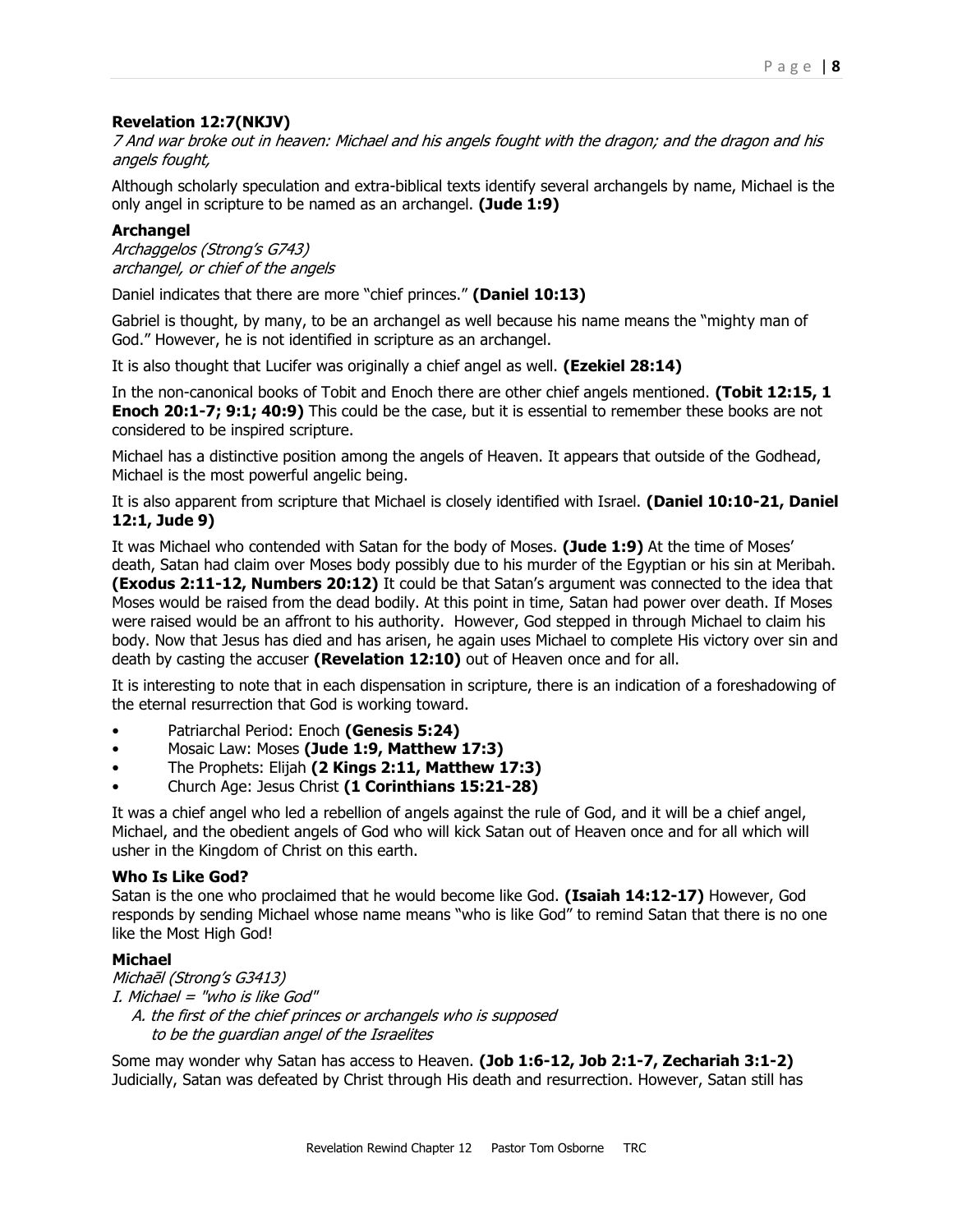access to heaven as the "accuser of the brethren." **(Revelation 12:10)** However, at this point in Daniel's seventieth week, He will be cast out once and for all. **(Revelation 12:8-9)**

#### **Revelation 12:8(NKJV)**

8 but they did not prevail, nor was a place found for them in heaven any longer.

Not only did Satan not prevail, but even his place of standing was taken away once and for all.

In the scriptures we see five stages of Satan's complete downfall:

1. He lost his place of honor and excellence in heaven. **(Isaiah 14:12, Ezekiel 28:11-19)**

2. He lost his power as the accuser at the cross. **(Romans 8:31-39)** Satan's accusations actually bring glory to God

3. He will be cast out of Heaven for the final time. **(Revelation 12:9)**

4. He will be bound for 1000 years during Millennium. **(Revelation 20:1-3)**

5. He will be thrown into the Lake of Fire forever. **(Revelation 20:7-10)**

#### **Revelation 12:9(NKJV)**

9 So the great dragon was cast out, that serpent of old, called the Devil and Satan, who deceives the whole world; he was cast to the earth, and his angels were cast out with him.

Satan (The Dragon) is cast out for the final time. **(Luke 10:18)** Satan's loss of power as accuser is magnified through the ministry of the disciples. Satan falls more each time someone comes into the Kingdom. **(2 Above)**

#### **Cast out**

ballō (Strong's G906) to throw or let go of a thing without caring where it falls

Jesus added some information about what this casting out looks like. **(John 12:31)**

#### **In John 12:31 Cast Out**

Ekballō (Strong's G1544) I. to cast out, drive out, to send out

A. with notion of violence

i. to drive out (cast out)

ii. to cast out

 a. of the world, i.e. be deprived of the power and influence he exercises in the world b. a thing: excrement from the belly into the sink (Matthew 15:16-17)

The allusion to the serpent leads us back to the serpent in the Garden of Eden. **(Genesis 3:1-7)** 

#### **Devil**

Diabolos (Strong's G1228) I. prone to slander, slanderous, accusing falsely A. a calumniator, false accuser, slanderer,

#### **Satan**

Satanas (Strong's G4567) adversary (one who opposes another in purpose or act), the name given to

An interesting observation is that Diabolos is a Greek word exclusively used in the New Testament. Satanas, though, is a word that traces back to the Hebrew word:

#### **Satan**

satan (Strong's H7854) I. adversary, one who withstands A. adversary (in general - personal or national) II. superhuman adversary A. Satan (as noun pr)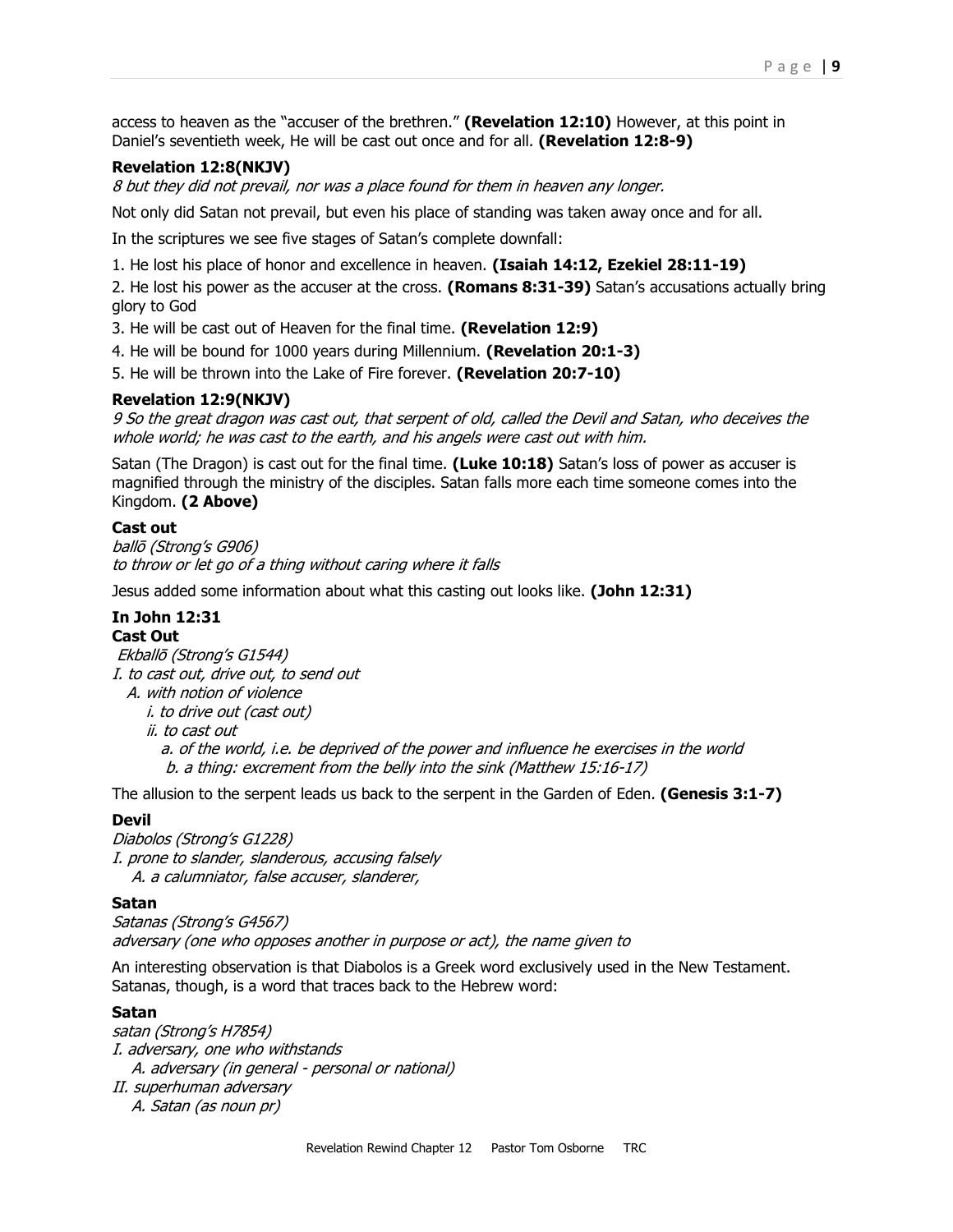This description of Satan as accuser also relates to one who accuses in court.

Interestingly this Hebrew word is translated both as "adversary" **(Numbers 22:22, 1 Samuel 29:4, 1 Kings 5:4, 11:14, 11:23, 11:25)** and as the name of Satan. This gives us an insight into the fact that Satan is not just the name of our enemy, it is the character of who he is.

Some scholars believe that the two-fold designation both in Greek and Hebrew gives an indication as to who it is that Satan is slandering and opposing, both believing Jews and Greeks (Gentiles). Satan stands as an accuser who withstands humanity before the throne of God. **(Job 1:6-11, Job 2:1-5, Zechariah 3:1-5)** The good news for the believer, however, is that while Satan stands as the accuser, we have an advocate before the Father. **(1 John 2:1-2) See 2 Above**

#### who deceives the whole world

As adversary and accuser, Satan's strategy is deception. **(Genesis 3:1-7)** He is a liar and is the father of lies. **(John 8:44)** He desires to deceive God's people and he also desires to deceive the world against God's people. This deception is what causes the world to turn against God's people and ultimately God himself. **(Psalm 2, Matthew 5:10-12, Matthew 10:16-26, Matthew 24:9-14, John 16:2-4, Acts 4:23-30, 2 Thessalonians 2:9-12)**

he was cast to the earth, and his angels were cast out with him.

Though Satan wars against Michael and the angels of heaven, he is unsuccessful and will ultimately be cast out of heaven for the final time. He will be cast to the earth with the angels who rebelled and fought against God with him. **(Revelation 12:4)**

#### **Revelation 12:10(NKJV)**

10 Then I heard a loud voice saying in heaven, "Now salvation, and strength, and the kingdom of our God, and the power of His Christ have come, for the accuser of our brethren, who accused them before our God day and night, has been cast down.

#### **Now**

arti (Strong's G737) I. just now, this moment II. now at this time, at this very time, this moment

When Satan is cast out of heaven, there begins the fulfillment of the righteous rule of God's kingdom.

#### **Salvation**

sōtēria (Strong's G4991)

I. deliverance, preservation, safety, salvation

- A. deliverance from the molestation of enemies
- B. In an ethical sense, that which concludes to the soul's safety or salvation i. of Messianic salvation
	- II. salvation as the present possession of all true Christians
	- III. future salvation, the sum of benefits and blessings which the Christians, redeemed from all earthly ills, will enjoy after the visible return of Christ from heaven in the consummated and eternal kingdom of God.

In Greek, verse 10 says "the" salvation. This speaks to the culmination of God's salvation plan. (1 Corinthians 15:20-28, Hebrews 9:28) This is a declaration that God's people will not only be experiencing salvation in terms of our present situation, but the fullness of our salvation as the Kingdom of God is being set up on the earth.

Whereas the promise of salvation was spoken of as future in Luke's gospel **(Luke 3:6)** now the kingdom is in full view. **(Hebrews 9:28)**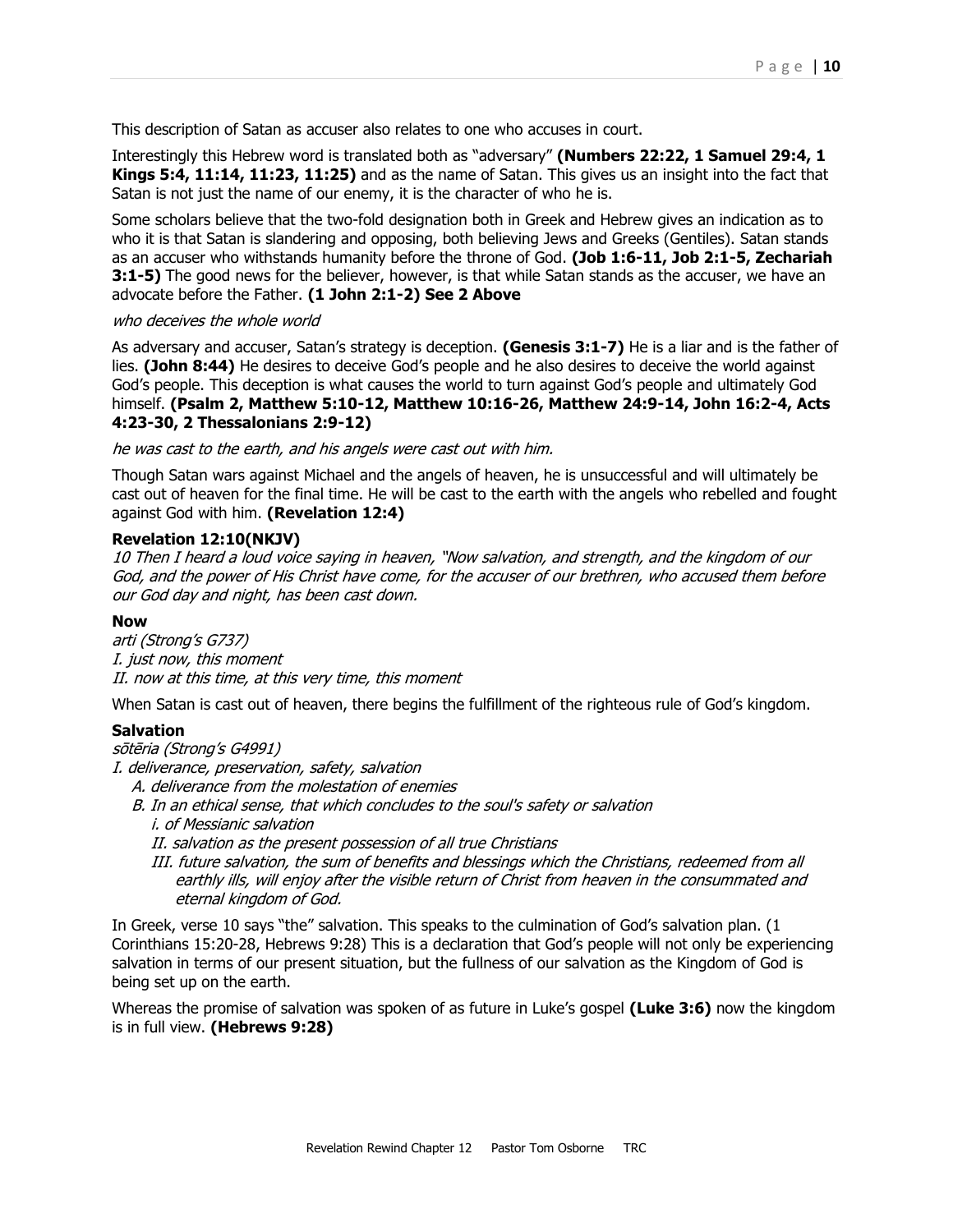#### **Strength**

Dynamis (Strong's G1411)

I. strength power, ability

- A. inherent power, power residing in a thing by virtue of its nature, or which a person or thing exerts and puts forth
- B. power for performing miracles
- C. moral power and excellence of soul
- D. the power and influence which belong to riches and wealth
- E. power and resources arising from numbers
- F. power consisting in or resting upon armies, forces, hosts

Dunamis is the word we often associate with power. **(Acts 1:8)**

#### **Power**

Exousia (Strong's G1849) the power of authority (influence) and of right (privilege)

God has the authority to reign and the power to back up that authority. **(Revelation 12:5)** Christ's authority comes from his death and resurrection.

The knowledge of Christ's soon coming rule should motivate our worship. **(Revelation 7:10, 19:1)**

for the accuser of our brethren, who accused them before our God day and night, has been cast down.

Satan has had access to stand before God as the accuser, **(Job 1:6-11, Zechariah 3:1)** but now he is cast out for the final time. We should endeavor to live a life that hinders accusation.

#### **Revelation 12:11(NKJV)**

11 And they overcame him by the blood of the Lamb and by the word of their testimony, and they did not love their lives to the death.

As the accuser is kicked out of Heaven, he then turns his attention to the faithful who are living on earth. They are able to overcome Satan.

**Who are they?** They are the ones who have stood accused and persecuted by Satan. When the enemy stands to accuse you and sends persecution your way, know that it will put you in the company of those who will overcome if you trust the Word and Christ's path. Satan's greatest weapons and temptations provide the greatest opportunity for you to become an overcomer.

#### **Overcame**

Nikaō (Strong's G3528)

I. to conquer

- A. to carry off the victory, come off victorious
	- i. of Christ, victorious over all His foes
	- ii. of Christians, that hold fast their faith even unto death against the power of their foes, and temptations and persecutions
	- iii. when one is arraigned or goes to law, to win the case, maintain one's cause

As believers we are privileged to participate in the same victory over sin and Satan that Jesus accomplished. **(John 16:33-17:5)** Context of John 16:33-17:5: The Spirit is coming, and Jesus is about to accomplish His death and resurrection. He tells the disciples the world will hate them but that He is telling them this in advance so they would not fear. He then makes a proleptic statement, "I have overcome the world." He knew that He would overcome and we need to walk with the same assurance that we will also overcome.

#### **1. By the blood of the lamb**

It is by means or because of the blood of Christ that we overcome. The same blood which gave Christ the authority to kick Satan out of heaven, has the same authority here on earth. The strategy of Satan is to destroy you through accusation and deception and cause you to fall from your faith. When the accuser comes to your life, plead the blood of Christ over your sin and failure. **(Romans 3:20-26)**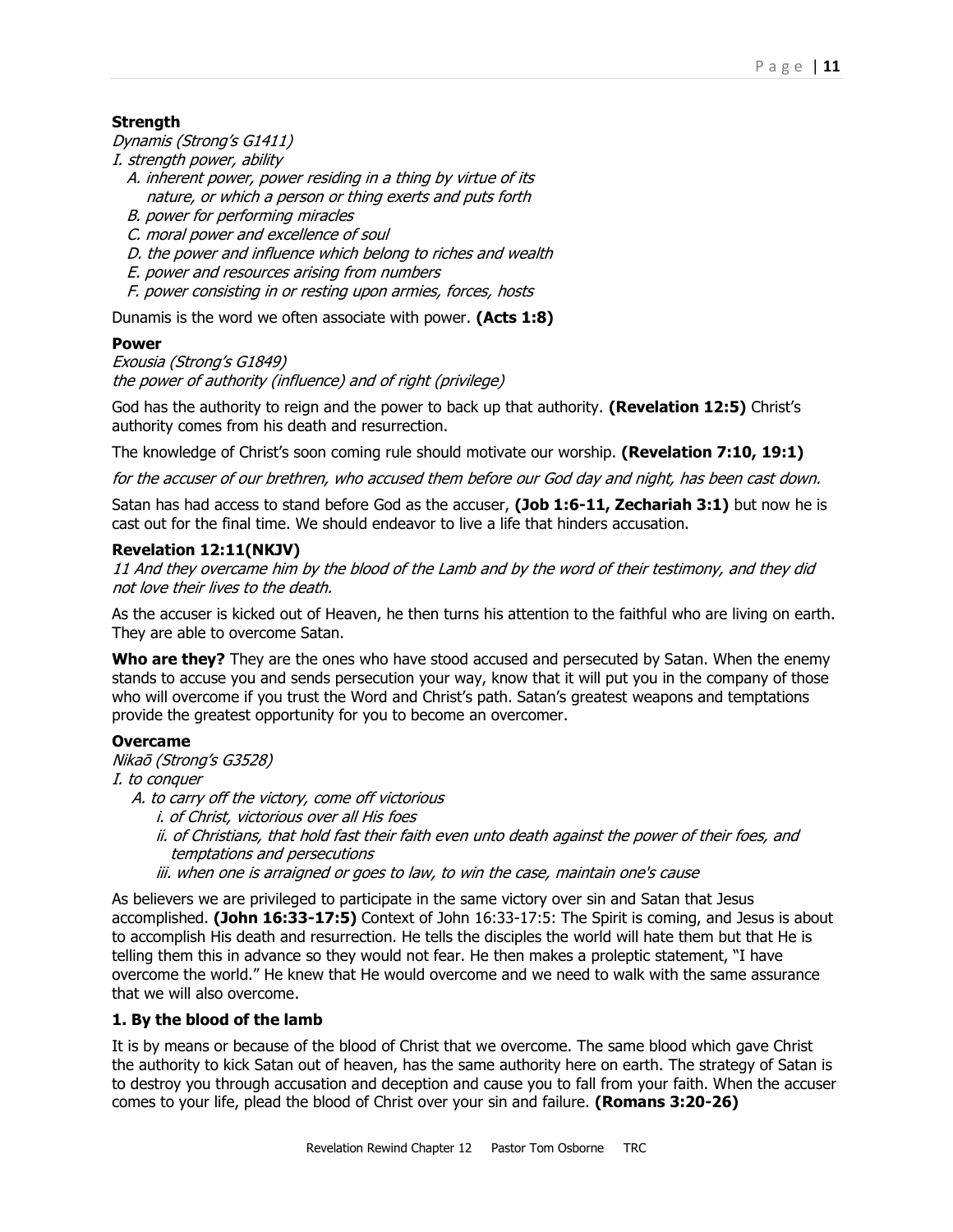#### **Romans 3:23**

#### **Have Sinned (Past Tense)**

hamartanō (Strong's G264) I. to be without a share in II. to miss the mark III. to err, be mistaken IV. to miss or wander from the path of uprightness/honor, to do or go wrong V. to wander from the law of God, violate God's law, sin

#### **Fall Short (Present Tense)**

Hystereō (Strong's G5302) I. behind A. to come late or too tardily i. to be left behind in the race and so fail to reach the goal, to fall short of the end

#### **Romans 3:24**

#### **Justified (Present Tense)**

dikaioō (Strong's G1344) I. to render righteous or such he ought to be II. to show, exhibit, evince, one to be righteous, such as he is and wishes himself to be considered III. to declare, pronounce, one to be just, righteous, or such as he ought to be

In other words to Be made right and to show yourself right.

## **(See also Romans 8:31-39)**

**More than conquerors** hypernikaō (Strong's G5245) to be more than a conqueror, to gain a surpassing victory

Hyper means over, beyond, more than

#### **(Romans 16:20, See also Genesis 3:15, Ephesians 1:7, Revelation 20:1-6)**

#### **2. The word of their testimony**

These believers are not saved because of their testimony. Their testimony is an outward reflection of faith in the inward change that has come because of the blood of Christ. **(Romans 3:20-26, Faith response to Blood of Christ's power)** These believers are so assured of their salvation that they refuse to give up their testimony. Whereas Christ's greatest victory was in the seeming defeat of death, so shall the death of these believers be their greatest victory as well. **(Revelation 15:2, Revelation 20:4: Witness=martyria)**

#### **Testimony**

martyria (Strong's G3141)

I. a testifying

 A. the office committed to the prophets of testifying concerning future events II. what one testifies, testimony, i.e. before a judge

Comes From "Martus" which means those who have proved the strength and genuineness of their faith in Christ by undergoing a violent death.

Additionally, the testimony of believers in holding on to the truth of Christ's salvation will become a means by which God will bring others into salvation as well, striking a double blow against the enemy.

I believe this is why Paul was so zealous to pour out his life for the gospel. He knew the ultimate victory that would come even if it meant suffering in this life. **(Acts 20:17-24, diamartyroma: Dia=For this cause/Purpose: John 12:27, martyreō=bear witness**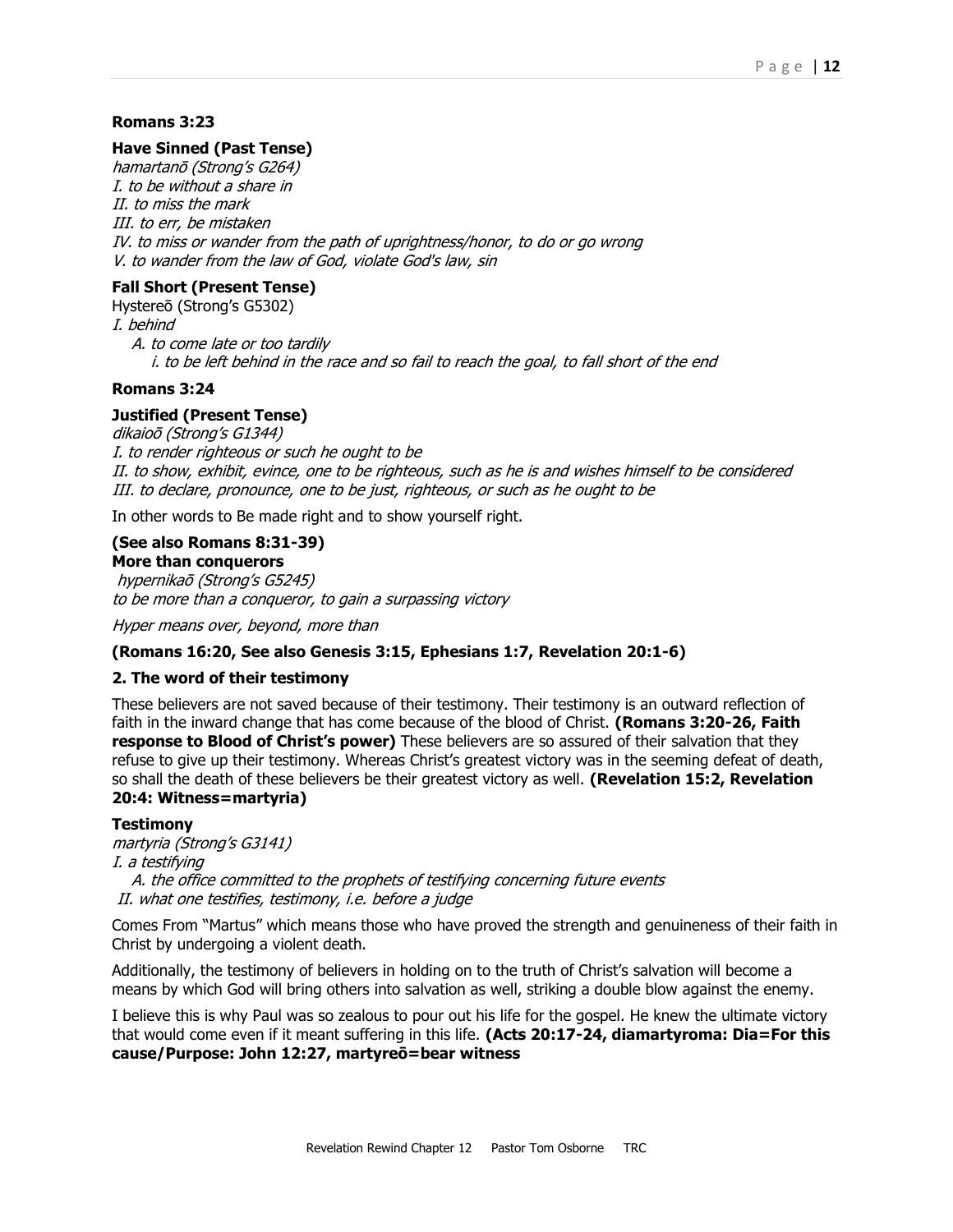To the seven churches that Revelation was being written to and to us today, the understanding that Satan is defeated by Christ's blood and a faithful testimony would be, and is today, a great encouragement.

and they did not love their lives to the death.

The believer's belief in the blood of Christ and in the testimony of their salvation is so strong that they willingly face death instead of compromising. The reward for their trust and faithfulness will be the presence of God. **(Matthew 16:24-26, John 12:23-27, Revelation 13:10)**

While Satan will lose all access to Heaven, those who trust in the blood of Christ and are faithful in their testimony will never lose theirs. **(Revelation 15:2)**

#### **Revelation 12:12(NKJV)**

12 Therefore rejoice, O heavens, and you who dwell in them! Woe to the inhabitants of the earth and the sea! For the devil has come down to you, having great wrath, because he knows that he has a short time."

I believe there are two main reasons for rejoicing in the heavens. First, there is a realization that, though there have been great trial for the overcomers, Satan has not succeeded in defeating them. The believers have overcome everything Satan has thrown at them, and they have triumphed. Secondly, there is rejoicing in heaven because Satan has no further access.

Woe to the inhabitants of the earth and the sea! For the devil has come down to you, having great wrath

In contrast to the rejoicing that takes place in heaven, there is great "woe" for those one earth.

The phrase "the inhabitants of the earth" or who "dwell on earth" is repeated twelve times in Revelation. **(Revelation 3:10 We are kept from, 6:10, 8:13, 11:10 twice, 12:12, 13:8, 13:12, 13:14, 14:6, 17:1, 17:8)** This refers to those who are unbelievers on the earth. I believe this verse refers not just to people who are living on the earth, but those who are living "for" the earth. **(1 John 2:15-17) (See Also Matthew 6:19-24, Proverbs 28:22)**

All those who "dwell on the earth" will eventually be those who worship the beast. **(Revelation 13:8)** If you are a person living "for" the world, what will be your reaction when you are told to take a mark in order to get the things of the world? You will gladly submit. In this way, for many, the mark will not be a terrifying thing but an act of convenience to gain more from this world.

Why does verse 12 say "the earth and the sea?" In scripture the sea is often a representation of the gentile nations. Similarly, the earth is sometimes seen as representing Israel. This may be an indication that it doesn't matter whether Jew or Gentile, Satan's wrath will be unleashed.

Satan can no longer accuse in heaven so he will bring unprecedented temptation and persecution in order to try and destroy as many people as he is able.

Because he knows that he has a short time.

#### **Time**

Kairos (Strong's G2540) I. due measure II. a measure of time, a larger or smaller portion of time, hence: A. a fixed and definite time, the time when things are brought to crisis, the decisive epoch waited for B. opportune or seasonable time C. the right time D. a limited period of time E. to what time brings, the state of the times, the things and events of time

"Kairos" time is a definite and set period of time in contrast to time in general. Satan, in other words, knows his season to destroy is very short. In fact, it is 1260 days, the final 3 ½ years of this age. **(42 months, 3 ½ years, Time, Times, and a half a time)** Although it may seem like Satan is winning during this time, we are reminded that it is God who is in control of all things. **(Matthew 24:21-22)**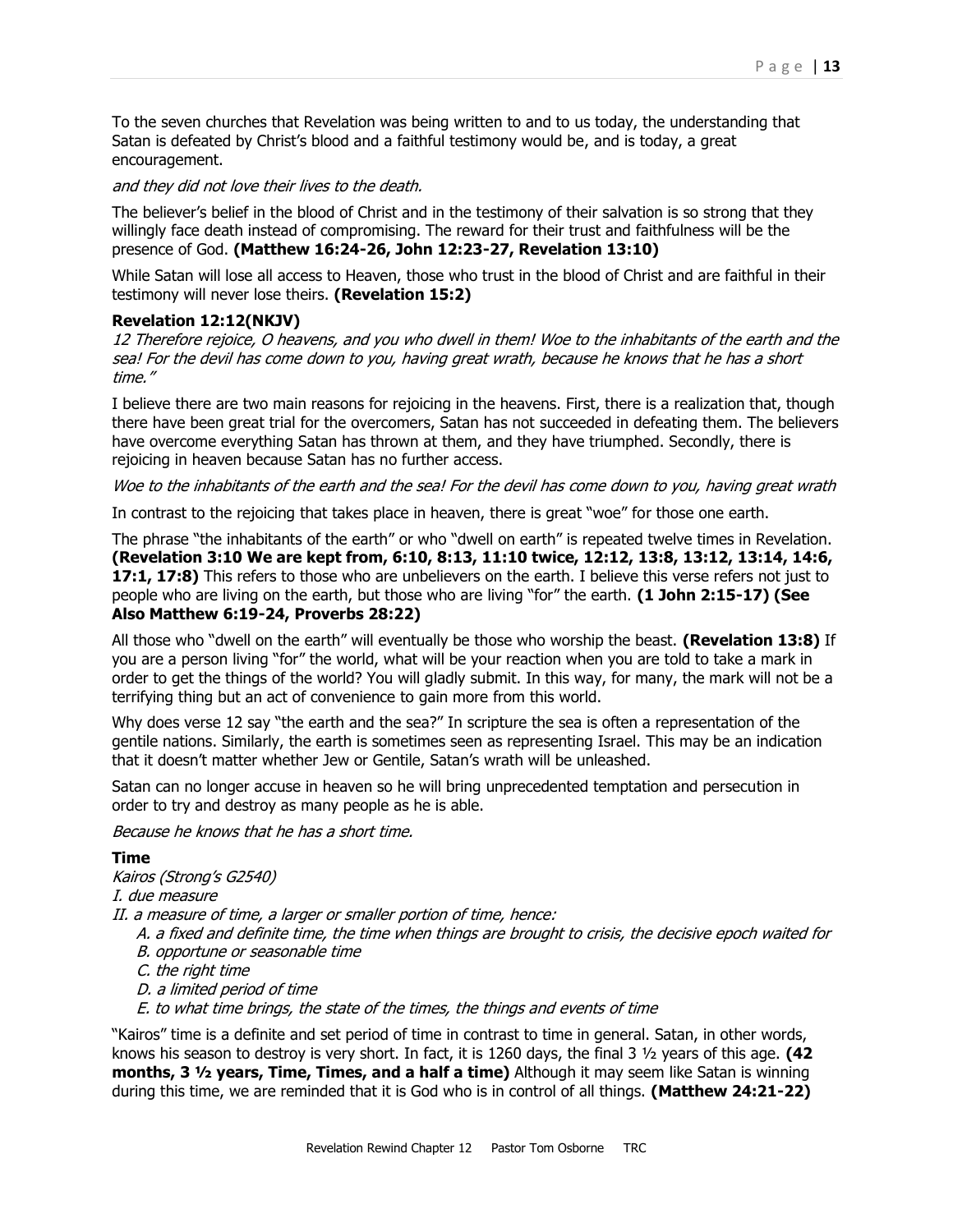#### **Revelation 12:13(NKJV)**

13 Now when the dragon saw that he had been cast to the earth, he persecuted the woman who gave birth to the male Child.

Verse 12 picks up the narrative interrupted in verse 6. **(Revelation 12:6)** The persecution is the result of the activities of verses 7-12.

Satan's wrath is first aimed at Israel (The woman) Satan has a special hatred for Israel, as it is through the Jewish people that the plan of salvation has been accomplished on earth. **(John 4:22**) Satan will stir up a wave of anti-Semitism like the world has not experienced before. However, Satan's wrath will not only be aimed at Israel, but at the righteous remnant of believers. **(Revelation 12:17, 13:15)**

#### **Revelation 12:14(NKJV)**

14 But the woman was given two wings of a great eagle, that she might fly into the wilderness to her place, where she is nourished for a time and times and half a time, from the presence of the serpent.

The woman, Israel, is given "two wings" of a great eagle. This is symbolic of God's protection over his people. **(Exodus 19:4, Deuteronomy 32:11-12, Isaiah 40:30-31, 63:9)**

This is the flight to safety Jesus spoke of. **(Matthew 24:15-16, Mark 13:14)** 

Some see the wings of the eagle as some world power that will come to the aid of Israel. This is based on the fact that some nations who have controlled or protected Israel in the past have been identified with an eagle. **(Ezekiel 17:3 Babylon, Ezekiel 17:7 Egypt)** The Roman standard was emblazoned with the picture of an eagle. In the early days of Christianity, Rome was extremely hostile against the followers of Christ. However, in 313 A.D. Constantine signed the edict of Milan which stopped the persecution of Christians.

There are also those who believe it is The United States with its symbol of an eagle who will be the country to rescue the woman. This is possible but unlikely as The United States is essentially unseen in Biblical prophecy.

Although it is possible that God will use some world power to help Israel, it is imperative to understand it is God working out the circumstances, in which at least a remnant of Israel will find protection for the final 3 ½ years of the tribulation period. **(Isaiah 26:20-27:1)**

The wings of the eagle also represent the speed of the flight into the wilderness. Through God's plan, the Jews will be quickly and safely moved to the place of protection. Some people believe the place to which the Jews will flee is Petra. **(See Verse 6)**

#### **Revelation 12:15(NKJV)**

15 So the serpent spewed water out of his mouth like a flood after the woman, that he might cause her to be carried away by the flood.

Some believe there will be a literal flood unleashed by Satan to destroy the Jewish people. This is possible. However, it is more likely this flood represents the armies of the antichrist and the anti-Semitism and hatred they espouse.

Water is used in scripture as a symbol of people groups. **(Isaiah 17:12, Revelation 17:15)**

Additionally, water is used as symbolic of armies. **(Isaiah 8:7-8, Jeremiah 47:2-3)**

#### **Revelation 12:16(NKJV)**

16 But the earth helped the woman, and the earth opened its mouth and swallowed up the flood which the dragon had spewed out of his mouth.

Just like God used the Red Sea crossing to swallow up the armies of Egypt. **(Exodus 14:23-34, Exodus 15:12)**

That the earth would open and swallow the enemies of God also reminds us of the story of Korah, Dathan and Abiram who rebelled against Moses. **(Numbers 16:23-34, Psalm 106:17)**